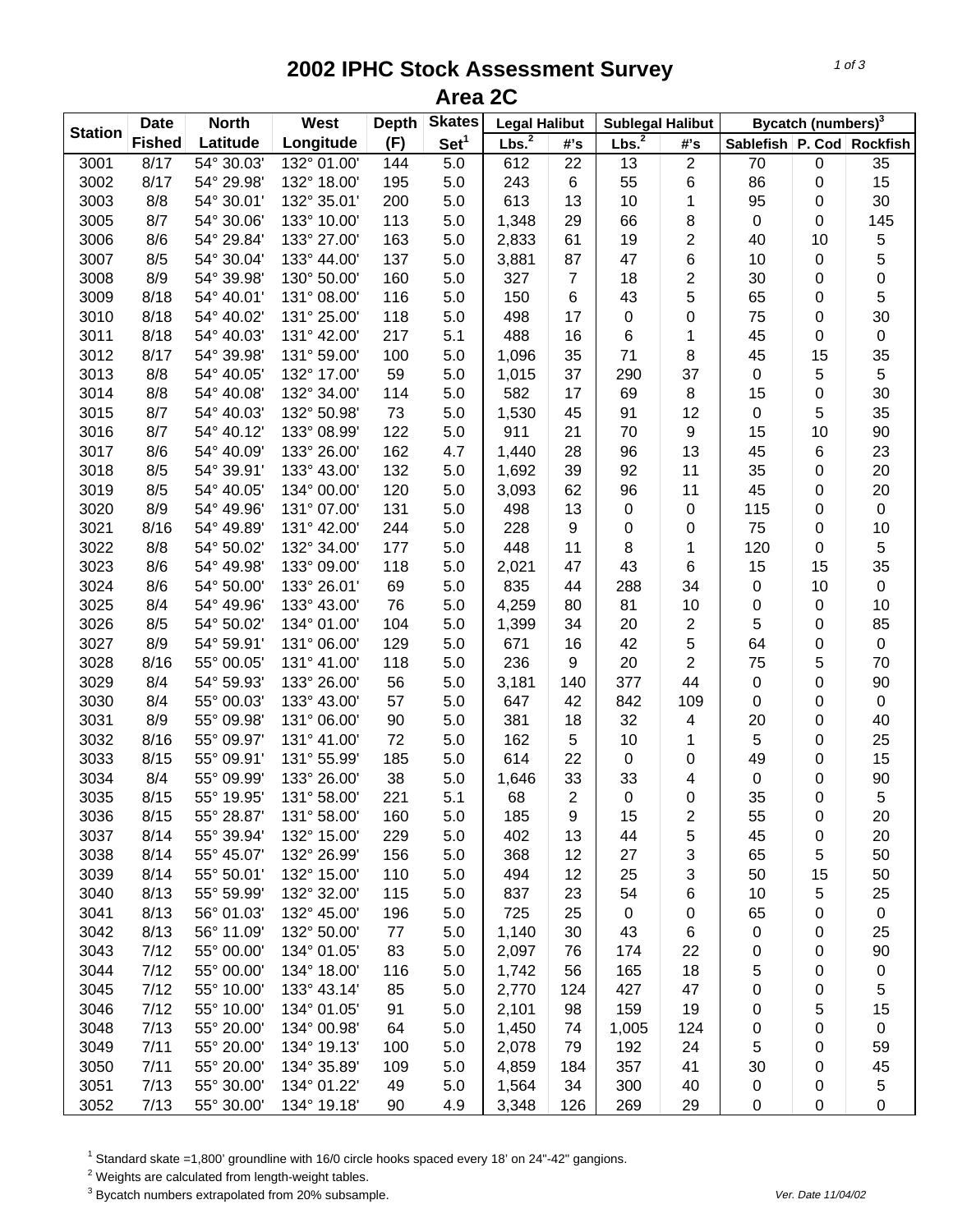## **2002 IPHC Stock Assessment Survey Area 2C**

|                | <b>Date</b>   | <b>North</b> | West        | <b>Depth</b> | <b>Skates</b>    | <b>Legal Halibut</b> |                | <b>Sublegal Halibut</b> |                           | Bycatch (numbers) <sup>3</sup> |           |             |
|----------------|---------------|--------------|-------------|--------------|------------------|----------------------|----------------|-------------------------|---------------------------|--------------------------------|-----------|-------------|
| <b>Station</b> | <b>Fished</b> | Latitude     | Longitude   | (F)          | Set <sup>1</sup> | Lbs. <sup>2</sup>    | #s             | Lbs. <sup>2</sup>       | #s                        | Sablefish   P. Cod   Rockfish  |           |             |
| 3053           | 7/11          | 55° 30.00'   | 134° 37.09' | 109          | 5.0              | 2,657                | 97             | 189                     | 23                        | 54                             | $\pmb{0}$ | 0           |
| 3054           | 7/11          | 55° 30.00'   | 134° 53.83' | 158          | 5.0              | 2,696                | 100            | 87                      | 11                        | 30                             | 0         | $\mathbf 0$ |
| 3055           | 7/14          | 55° 40.00'   | 134° 00.92' | 105          | 5.0              | 1,280                | 46             | 203                     | 25                        | 5                              | 0         | 30          |
| 3056           | 7/14          | 55° 40.00'   | 134° 18.98' | 114          | 5.0              | 1,986                | 61             | 97                      | 11                        | $\pmb{0}$                      | 0         | $\pmb{0}$   |
| 3057           | 7/14          | 55° 40.00'   | 134° 36.85' | 111          | 5.0              | 3,132                | 89             | 120                     | 14                        | $\pmb{0}$                      | 0         | $\pmb{0}$   |
| 3058           | 7/10          | 55° 40.00'   | 134° 54.89' | 108          | 5.0              | 3,282                | 96             | 204                     | 24                        | 20                             | 0         | 70          |
| 3059           | 7/5           | 55° 50.00'   | 133° 25.96' | 35           | 5.0              | 1,251                | 37             | 29                      | $\sqrt{3}$                | 5                              | 0         | 35          |
| 3060           | 7/5           | 55° 50.00'   | 133° 43.69' | 63           | 5.0              | 867                  | 18             | 25                      | 3                         | 5                              | 0         | 64          |
| 3061           | 7/14          | 55° 50.00'   | 134° 01.84' | 143          | 5.0              | 1,670                | 46             | 36                      | $\overline{\mathbf{4}}$   | 45                             | 5         | 40          |
| 3062           | 7/10          | 55° 50.00'   | 134° 37.47' | 82           | 5.0              | 1,689                | 29             | 82                      | 10                        | $\pmb{0}$                      | 0         | 15          |
| 3063           | 7/10          | 55° 50.00'   | 134° 55.02' | 100          | 5.0              | 1,211                | 30             | 117                     | 16                        | $\pmb{0}$                      | 0         | 40          |
| 3064           | 7/10          | 55° 50.00'   | 135° 12.62' | 121          | 5.0              | 3,331                | 114            | 209                     | 26                        | 0                              | 5         | 5           |
| 3065           | 7/5           | 55° 55.00'   | 133° 34.85' | 39           | 5.0              | 550                  | 18             | 26                      | $\ensuremath{\mathsf{3}}$ | $\pmb{0}$                      | 0         | 15          |
| 3066           | 7/4           | 56° 00.00'   | 134° 01.93' | 55           | 5.0              | 929                  | 36             | 197                     | 23                        | 0                              | 10        | $\pmb{0}$   |
| 3067           | 7/3           | 56° 00.00'   | 134° 20.08' | 54           | 5.0              | 2,505                | 62             | 223                     | 33                        | 0                              | 0         | 25          |
| 3068           | 7/3           | 56° 00.00'   | 134° 38.06' | 204          | 5.0              | 2,483                | 66             | 67                      | 8                         | 105                            | 0         | 40          |
| 3069           | 7/3           | 56° 00.00'   | 134° 54.69' | 190          | 5.0              | 517                  | 13             | 16                      | $\overline{\mathbf{c}}$   | 110                            | 0         | 70          |
| 3070           | 7/9           | 56° 00.01'   | 135° 12.78' | 198          | 5.0              | 1,421                | 39             | 5                       | 1                         | 125                            | 0         | 20          |
| 3071           | 7/4           | 56° 10.01'   | 133° 44.00' | 177          | 5.0              | 976                  | 28             | 21                      | $\sqrt{3}$                | 50                             | 0         | $\pmb{0}$   |
| 3072           | 7/6           | 56° 10.05'   | 134° 20.00' | 72           | 5.0              | 752                  | 31             | 205                     | 26                        | $\mathbf 0$                    | 0         | 5           |
| 3073           | 7/3           | 56° 09.88'   | 134° 38.00' | 141          | 5.0              | 2,184                | 68             | 218                     | 27                        | 40                             | 0         | $10$        |
| 3074           | 7/9           | 56° 10.00'   | 134° 56.07' | 99           | 5.0              | 2,590                | 81             | 238                     | 29                        | 69                             | 0         | $\pmb{0}$   |
| 3075           | 7/9           | 56° 10.00'   | 135° 13.93' | 152          | 5.0              | 1,173                | 38             | 106                     | 15                        | 40                             | 0         | $\pmb{0}$   |
| 3076           | 7/4           | 56° 20.02'   | 133° 44.01' | 92           | 5.0              | 1,015                | 26             | 27                      | 3                         | 20                             | 5         | 5           |
| 3077           | 7/6           | 56° 19.99'   | 134° 20.00' | 80           | 5.0              | 1,588                | 53             | 95                      | 13                        | $\pmb{0}$                      | 0         | 30          |
| 3078           | 7/9           | 56° 20.00'   | 134° 56.12' | 59           | 5.0              | 1,703                | 47             | 300                     | 38                        | $\pmb{0}$                      | 5         | 15          |
| 3079           | 7/2           | 56° 20.00'   | 135° 14.18' | 87           | 5.0              | 2,078                | 72             | 196                     | 27                        | $\pmb{0}$                      | 0         | 59          |
| 3080           | 7/2           | 56° 20.00'   | 135° 32.03' | 109          | 5.0              | 1,694                | 75             | 313                     | 43                        | 30                             | 0         | 5           |
| 3081           | 7/4           | 56° 28.89'   | 133° 43.98' | 55           | 5.0              | 888                  | 26             | 62                      | $\overline{7}$            | $\pmb{0}$                      | 0         | 10          |
| 3082           | 7/6           | 56° 29.88'   | 134° 20.00' | 58           | 5.0              | 941                  | 44             | 312                     | 40                        | 0                              | 5         | 15          |
| 3083           | 7/2           | 56° 30.00'   | 135° 15.20' | 59           | 5.0              | 1,539                | 51             | 294                     | 38                        | 0                              | 0         | 35          |
| 3084           | 7/2           | 56° 30.00'   | 135° 32.99' | 86           | 5.0              | 1,158                | 50             | 211                     | 29                        | 0                              | 0         | 90          |
| 3085           | 7/7           | 56° 40.09'   | 135° 15.00' | 23           | 5.0              | 1,344                | 26             | 48                      | $\,6$                     | 0                              | 0         | 35          |
| 3086           | 7/7           | 56° 40.00'   | 135° 33.98' | 72           | 5.0              | 1,425                | 52             | 234                     | 30                        | 0                              | 0         | 40          |
| 3087           | 7/7           | 56° 40.00'   | 135° 51.89' | 129          | 5.0              | 1,707                | 83             | 94                      | 11                        | 5                              | 5         | 30          |
| 3088           | 6/2           | 56° 50.00'   | 132° 50.21' | 112          | 4.9              | 171                  | $\overline{7}$ | 40                      | 5                         | 0                              | 0         | 0           |
| 3089           | 7/7           | 56° 50.00'   | 135° 52.09' | 101          | 5.0              | 1,664                | 73             | 222                     | 27                        | 5                              | 0         | 10          |
| 3090           | 6/2           | 56° 57.00'   | 132° 58.06' | 74           | 5.0              | 297                  | 20             | 247                     | 33                        | 15                             | 5         | $\pmb{0}$   |
| 3091           | 6/3           | 57° 00.00'   | 134° 20.56' | 157          | 5.0              | 565                  | 30             | 339                     | 44                        | 129                            | 0         | 5           |
| 3092           | 6/30          | 57° 00.02'   | 135° 59.91' | 42           | 4.9              | 1,057                | 21             | 64                      | $\overline{7}$            | 0                              | 0         | 74          |
| 3093           | 6/2           | 57° 03.00'   | 133° 05.06' | 78           | 5.0              | 306                  | 11             | 90                      | 12                        | 5                              | 15        | $\pmb{0}$   |
| 3094           | 6/3           | 57° 10.00'   | 133° 44.75' | 176          | 5.0              | 1,848                | 90             | 350                     | 44                        | 56                             | 0         | 6           |
| 3095           | 6/3           | 57° 10.00'   | 134° 03.13' | 157          | 5.0              | 1,819                | 90             | 602                     | 75                        | 55                             | 0         | 10          |
| 3096           | 6/4           | 57° 09.91'   | 134° 39.98' | 182          | 5.0              | 379                  | 14             | 198                     | 28                        | 15                             | 5         | 10          |
| 3097           | 6/30          | 57° 10.00'   | 135° 53.89' | 39           | 5.0              | 1,385                | 61             | 479                     | 54                        | 0                              | 0         | 19          |
| 3098           | 6/30          | 57° 10.00'   | 136° 11.98' | 115          | 5.0              | 2,465                | 121            | 254                     | 29                        | 0                              | 0         | 0           |
| 3099           | 6/5           | 57° 20.00'   | 133° 25.97' | 74           | 5.0              | 192                  | 5              | 0                       | 0                         | 5                              | 0         | 0           |
| 3100           | 6/5           | 57° 20.07'   | 133° 44.86' | 192          | 5.0              | 1,221                | 55             | 157                     | 20                        | 20                             | 5         | 25          |
| 3101           | 6/4           | 57° 20.09'   | 134° 36.00' | 182          | 5.0              | 763                  | 39             | 266                     | 34                        | 5                              | 5         | 35          |
| 3102           | 6/29          | 57° 19.78'   | 135° 55.00' | 40           | 5.0              | 821                  | 15             | 33                      | 4                         | 5                              | 0         | 30          |

<sup>1</sup> Standard skate =1,800' groundline with 16/0 circle hooks spaced every 18' on 24"-42" gangions.

 $2$  Weights are calculated from length-weight tables.

<sup>3</sup> Bycatch numbers extrapolated from 20% subsample. We also a strategies and the vertext of the 11/04/02